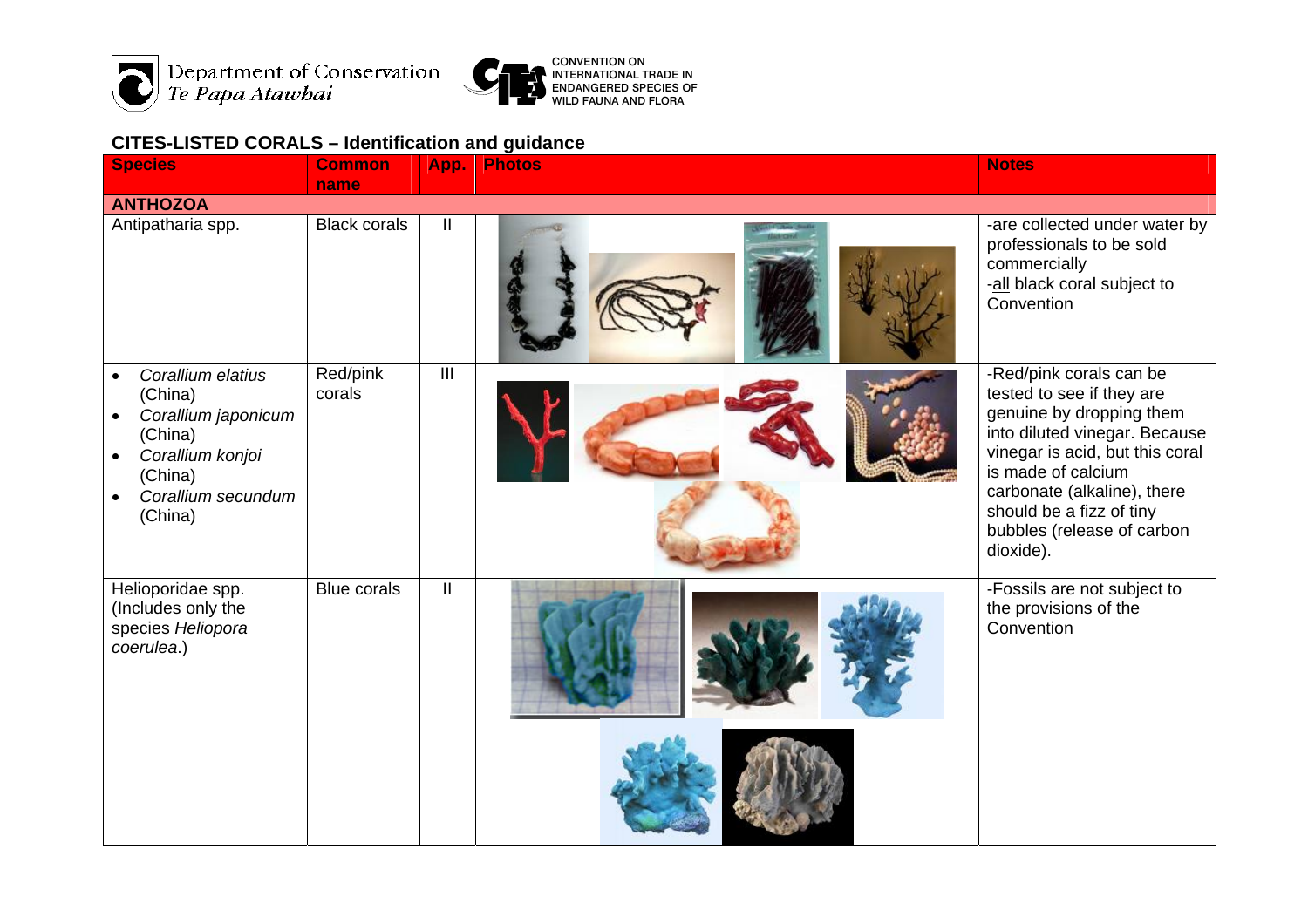



| Scleractinia spp.  | Stony corals         | $\ensuremath{\mathsf{II}}$ |  | -Fossils are not subject to<br>the provisions of the<br>Convention |  |  |  |
|--------------------|----------------------|----------------------------|--|--------------------------------------------------------------------|--|--|--|
| Tubiporidae spp.   | Organ pipe<br>corals | $\ensuremath{\mathsf{II}}$ |  | -Fossils are not subject to<br>the provisions of the<br>Convention |  |  |  |
| <b>HYDROZOA</b>    |                      |                            |  |                                                                    |  |  |  |
| Milleporidae spp.  | Fire corals          | Ш                          |  | -Fossils are not subject to<br>the provisions of the<br>Convention |  |  |  |
| Stylasteridae spp. | Lace corals          | $\overline{\mathbb{I}}$    |  | -Fossils are not subject to<br>the provisions of the<br>Convention |  |  |  |